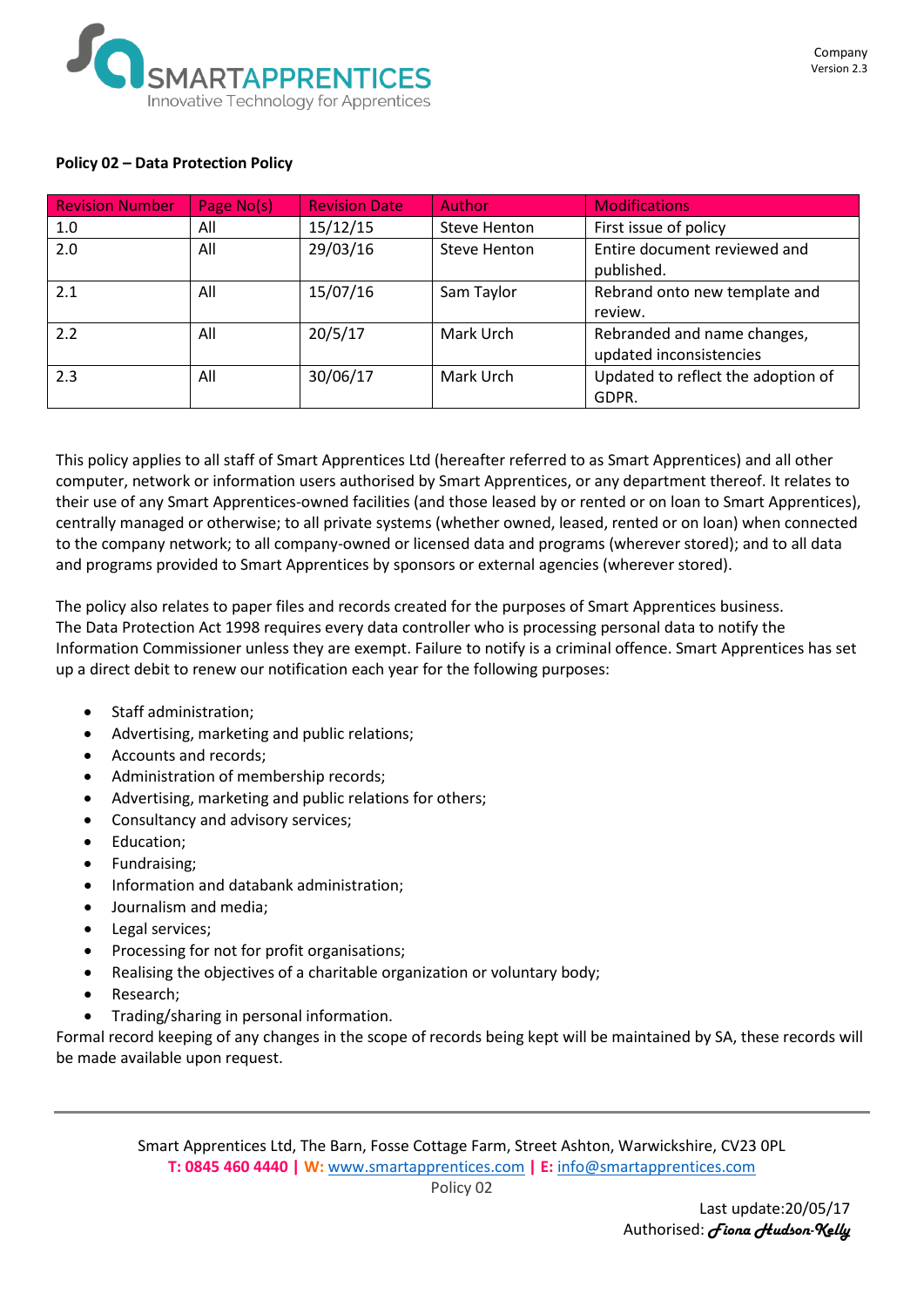## SMARTAPPRENTICES

#### **EIGHT DATA PROTECTION PRINCIPLES**

Whenever collecting information about people Smart Apprentices agrees to apply the Eight Data Protection Principles:

- 1. Personal data should be processed fairly and lawfully;
- 2. Personal data should be obtained only for the purpose specified;
- 3. Data should be adequate, relevant and not excessive for the purposes required;
- 4. Accurate and kept up-to-date;
- 5. Data should not be kept for longer than is necessary for purpose;
- 6. Data processed in accordance with the rights of data subjects under this act;
- 7. Security: appropriate technical and organisational measures should be taken unauthorised or unlawful processing of personal data and against accidental loss or destruction or damage to personal data;
- 8. Personal data shall not be transferred outside the EEA unless that country or territory ensures an adequate level of data protection.

#### **Following the changes in EU legislation and the introduction of the GDPR the following principals have also been adopted.**

1. Consent

SA will ensure any agreement terms are intelligible and in an easily accessible form, using clear and plain language and ensure it is as easy to withdraw consent as it is to give it

2. Breach Notification

SA will notify any affected party within 48hrs of the identification of a breach and loss of data.

3. Right to Access

All personal data can be made available either through access from colleges/providers or upon request to SA.

- 4. Right to be Forgotten
	- All data is achieved by the college/providers following this data is excluded from any access or from any processing except to the originating providers.
	- Data will only be kept for a period required to conform with audit requirements
	- As part of the employee leaver process, employees are marked as left and removed from any further processing.
- 5. Data Portability

SA SLAs provide for control of data transferred from other systems, all data is securely transmitted and stored in accordance with all DP controls.

6. Privacy by Design

SA will ensure privacy by design, ensuring the inclusion of data protection from the onset of the designing of systems

7. Data Protection Officers

SA will ensure a robust process of internal record keeping for all data sets and a DPO appointment will be made.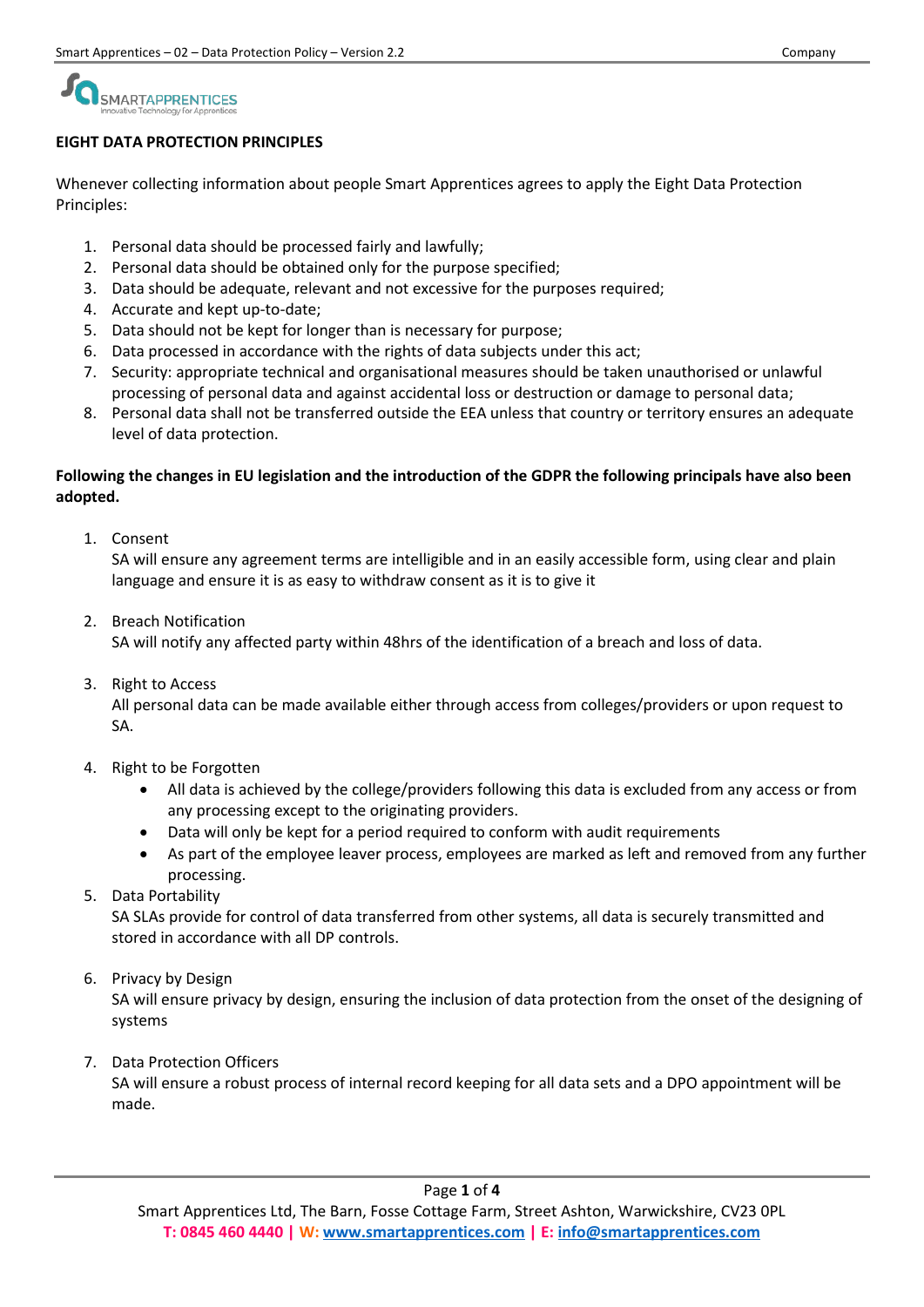# SMARTAPPRENTICES

#### **NOTES FOR SMART APPRENTICES**

Data Controller (Smart Apprentice's Chief Executive Officer) must provide their identity; inform people what the information is being collected for and any other information necessary. We must get their consent.

We should think in advance about what we wish to do with personal data. I.E.; if we get names and addresses for a specific campaign we should only use that info for that campaign. We should from now on add other purposes to forms. E.g.; I wish to be kept up-to-date with Smart Apprentices activities.

Individuals have a right to see what data is being kept on them, and for what purpose in 40 days. We must be able to provide a meaningful response within that time.

Same principles apply when data is taken out of the office.

If we buy in a mailing list, we cannot use it for any other purpose than the original Data Controller specified. We must check original use before purchasing the list.

#### **WORKING FROM HOME**

- Smart Apprentices keeps note of which staff take work home with them.
- If working on something at home and at work, try to keep both sets of information pretty much up to date.
- Home computers should have records removed once project/work records are no longer needed at home.
- Staff agree to keep work taken home secure; to return all work related material upon the completion /termination of their contract; and the organisations should be informed if information gets into wrong hands.

### **SPECIAL FUNDING TRACKING REQUIREMENTS AND DATA PROTECTION**

- Try not to keep more information than project/tracking requires;
- The more information kept, the more secure it should be;
- If publishing volunteers' details, tell them first;
- Take extra care if records include sensitive data;
- Just keep personal data as long as necessary under funding rules;
- Don't keep surplus information.

### **SECURITY STATEMENT**

Smart Apprentices has taken measures to guard against unauthorised or unlawful processing of personal data and against accidental loss, destruction or damage. This includes:

- Adopting an information security policy (please see Smart Apprentice's Information Security Policy);
- Taking steps to control physical security;
- Putting in place controls on access to information (please see Smart Apprentice's Password Policy);
- Establishing a business continuity/disaster recovery plan;
- Training all staff on security systems and procedures;
- Detecting and investigating breaches of security should they occur (Please see Incident Reporting Policy);
- Access to data whether current or archived is provided to those individuals who need to use the specified data in performing their responsibilities and functions;